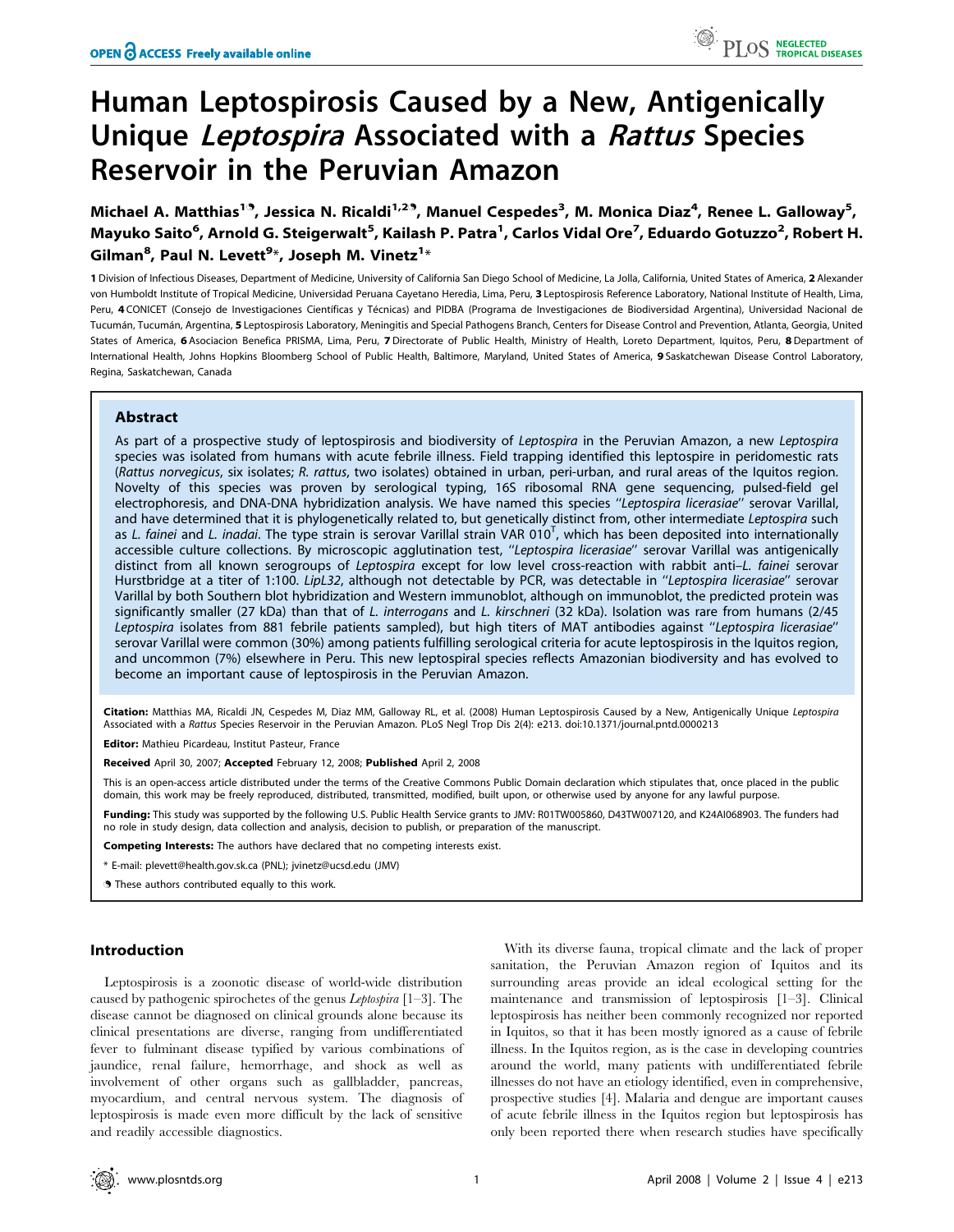#### Author Summary

Leptospirosis has emerged as a globally important infectious disease. Its impact on public health is often difficult to determine, sometimes because of low clinical suspicion, or, as is more common, difficulty in laboratory diagnosis. Gold-standard serology-based diagnosis has a number of important limitations, including the need to use live leptospires that have a sufficient diversity of antigens to be able to detect specific anti-leptospiral antibodies; such antigens vary greatly from region to region. In this paper, we report the discovery of a new species of Leptospira in the highly biodiverse region of the Peruvian Amazon, and demonstrate that the animal source of infection for humans is the domestic rat. Detailed biological characterization of this new species shows that it is antigenically unique and represents a new serogroup and serovar, proposed as Leptospira licerasiae serogroup Iquitos serovar Varillal. Incorporation of this new isolate into serological testing of patients presenting with acute febrile illness in Iquitos, Peru, showed a far higher incidence of leptospirosis than previously suspected, showing the important of using region-specific Leptospira in diagnosis. The field-to-laboratory approach presented here has general application to the discovery of other emerging pathogens and their impact on human health.

looked for it [5]. Renal carriage among wild animals in Iquitos is common [6], yet comparatively few strains have been isolated in the Peruvian Amazon region of Iquitos [7]. In the context of a prospective study to determine the proportion of acute, differentiated febrile illnesses caused by acute leptospirosis, we isolated a new leptospiral species and serovar. We have provisionally named this isolate "Leptospira licerasiae" serovar Varillal strain VAR  $010^{\mathrm{T}}$ , determined its major mammalian reservoir, and shown its importance in regional diagnosis of acute leptospirosis.

## Materials and Methods

## Humans: Enrollment, Sampling and Culture

Patients presenting at the Belen, Moralillo, Varillal, Padrecocha and Zungarococha Ministry of Health health posts and the Hospital de Apoyo in the Iquitos region of the Peruvian Amazon with complaint of fever were enrolled in a prospective study after oral assent for adults (after reading a detailed script of what participation would consist of along with potential risks and benefits) or written informed consent from parents or legal guardians for children. Included in the informed consent process was a request to administer a questionnaire that asked for personal, medical, demographic and economic information, and requests for serial samples of blood and urine. Specific dates of the study periods are as follows: Belen, January 2003 to September 2005; Hospital Apoyo de Iquitos, May 2003–April 2006; Zungarococha, November 2002 to July 2005; Moralillo, January 2003 to January 2005; Varillal, November 2002 to July 2005; Padre Cocha February 2004 to May 2005.

Inclusion criteria were a self-reported undifferentiated febrile illness of  $\leq$ 2 weeks duration with a negative malaria smear. Clinical and demographic data were collected from the patients using a questionnaire. Seven milliliters of whole blood were collected by venipuncture at the time of presentation for culture and serological analysis. Follow-up blood samples for serological analysis and mid-stream urine samples for leptospiral culture were collected 10–70 days after enrollment. For urine culture, the pH of samples was adjusted to  $\sim$  7.4 with 10 M NaOH at the time of collection. Two tubes of 5 ml semisolid EMJH (Difco, BD Biosciences, Sparks, MD) containing 0.01% (w/v) 5-fluorouracil (5-FU) and 300  $\mu$ g/ml neomycin were inoculated on site with 2 and 4 drops of whole blood, respectively, using strict aseptic techniques. Urine samples were centrifuged briefly at  $\sim800$  rpm and 2 tubes of semisolid EMJH medium (BD Biosciences) containing the same antibiotics and concentrations were inoculated with 2 and 4 drops of clarified urine, respectively. Cultures were examined weekly by darkfield microscopy and classified as negative if no organisms typical of Leptospira were observed by 12 weeks. A high level of care was taken to avoid contamination by water-borne saprophytic Leptospira; no saprophytes were obtained during the course of the study (as determined by 16S rRNA gene sequencing).

This study was approved by the Human Subjects Protection Program, University of California San Diego, and the Ethical Committees of Asociacion Benefica PRISMA, Lima, Peru, and Universidad Peruana Cayetano Heredia, Lima, Peru.

#### Human Serological Analysis and Interpretation Criteria

Serologic testing of patient samples was performed at the Instituto Nacional de Salud in Lima, Peru using an in-house IgM ELISA [8] (which includes as antigens serovars Icterohaemorrhagiae, Bratislava, Ballum, Canicola, Cynopteri, Grippotyphosa but not ''L. licerasiae'' serovar Varillal). Microscopic agglutination testing (MAT) was done using the following antigens (serogroup followed by serovar in parentheses): serogroup Andamana (serovar Andamana), Australis (Australis and Bratislava), Ballum (Ballum), Bataviae (Bataviae), Canicola (Canicola), Celledoni (Celledoni), Cynopteri (Cynopteri), Djasiman (Djasiman), Grippotyphosa (Grippotyphosa), Hebdomadis (Borincana), Icterohaemorrhagiae (Copenhageni, Icterohaemorrhagiae and Mankarso), Javanica (Javanica), Mini (Georgia), Pomona (Pomona), Pyrogenes (Alexi and Pyrogenes), Sejroe (Hardjo and Wolffi), and Tarassovi (Tarassovi). Sera were screened at a dilution of 1:100 and positive sera were titrated to endpoint using standard methods [9].

Clinical criteria for submitting sera on patients (both in Iquitos and nationwide) for serological diagnosis were undifferentiated fever for 2 weeks or less, malaria smear negative, and no alternative explanation for fever.

Serological criteria for diagnosing acute leptospirosis in all areas of Peru other than Iquitos included any one of the following: seroconversion in IgM by ELISA from acute to convalescent sera; seroconversion in MAT from negative to 1:100 or greater; 4-fold rise in titer between acute and convalescent sera; or a single titer of 1:400 or greater. The single titer of 1:400 in non-Iquitos regions was chosen as the seropositivity cutoff because of national data indicating that titers at this level or lower were background in the population in asymptomatic individuals (M. Cespedes, Instituto Nacional de Salud, Lima, Peru, unpublished observations).

Serological criteria for stating that a specific MAT titer was associated with acute leptospirosis were made more stringent in Iquitos than in other parts of Peru because of the high prevalence of low level (1:400 or less) anti-''L. licerasiae'' serovar Varillal antibodies in asymptomatic individuals (data not shown). Serological criteria to assign a diagnosis of acute leptospirosis in Iquitos included any one of the following: IgM positive by ELISA in either acute or convalescent sera; seroconversion in MAT from negative to 1:100 or greater; 4-fold rise in titer between acute and convalescent sera; or a single titer of 1:800 or greater.

## Animals: Trapping and Culture for Leptospira

Rats were caught live in baited wire-mesh traps (Tomahawk, USA) left overnight near dwellings in the urban area of San Juan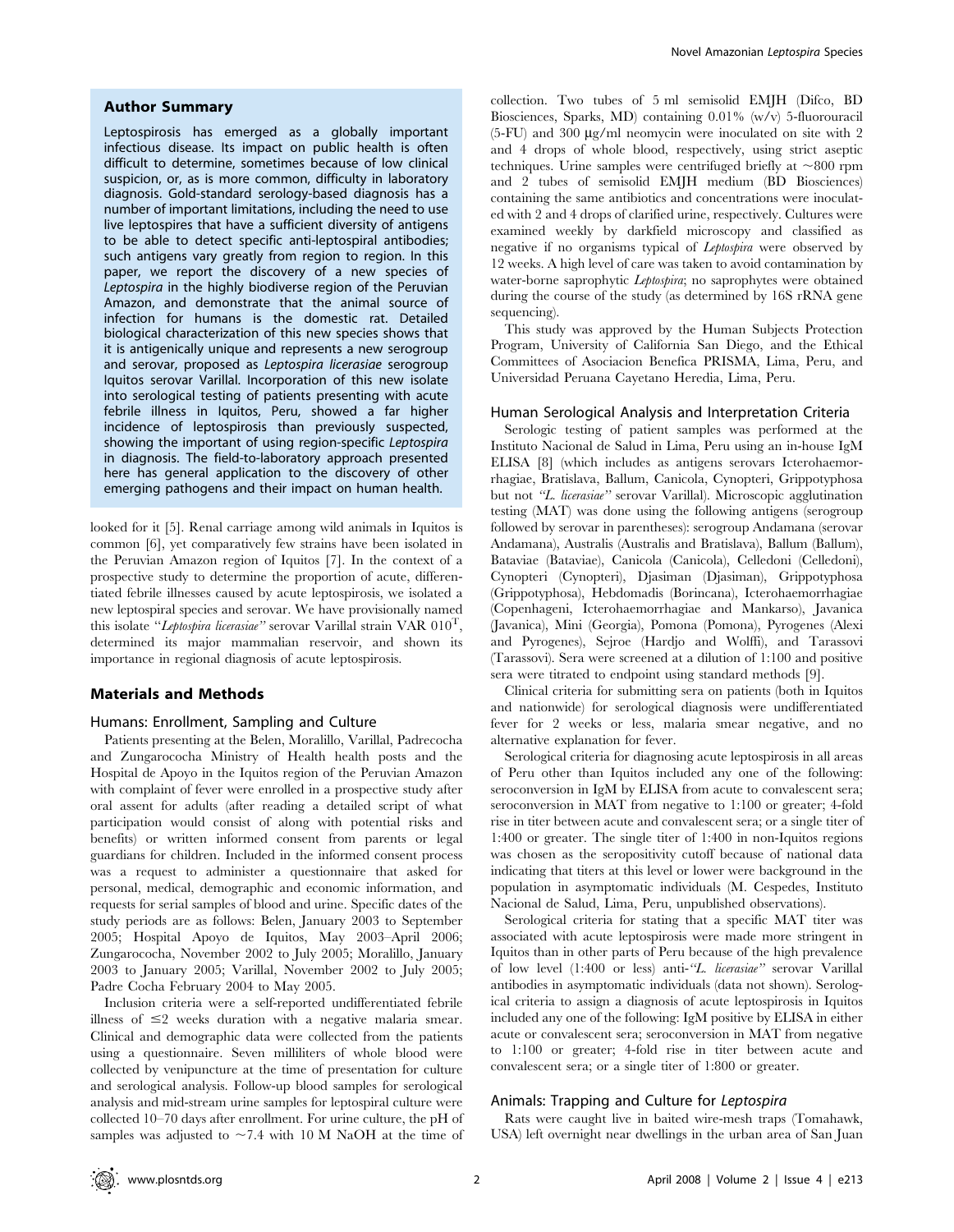near the Iquitos airport, in the urban slum of Belen in Iquitos, or the rural area of Moralillo 15 km outside Iquitos removed 1 km from the Iquitos-Nauta road. Dates which animals were captured, according to isolate, are as follows: CEH001, 11/22/02; CEH006, 11/26/02; CEH010 11/26/02; CEH011, 12/14/02; CEH033 12/17/02; CEH044 12/19/02; CEH162 01/21/03; MMD735, 01/19/03. Animals were anesthetized with isoflurane and the kidneys were removed aseptically; blood was collected by cardiac puncture. Excised kidney material was minced using a sterile scalpel blade and cultured in semisolid EMJH containing antibiotics. All cultures were incubated at  $30^{\circ}$ C for up to 12 weeks and checked bi-weekly for growth. Positive cultures were sub-cultured into liquid EMJH for serological and molecular typing. Animal trapping and use was approved by the Instituto Nacional de Recursos Naturales of Peru (INRENA) and the Institutional Animal Care and Use Committee, University of California San Diego.

# Pulsed Field Gel Electrophoresis (PFGE) Characterization of Isolates

Agarose blocks containing leptospiral DNA were prepared and then digested with 30 units of NotI restriction enzyme (New England Biolabs, USA) for 2 hours at  $37^{\circ}$ C. Plug slices containing the digested DNA were placed in the wells of a 1% agarose gel and electrophoresed in a Bio-Rad CHEF-DRIII for 18 hours at  $14^{\circ}$ C with recirculating TBE buffer. Initial and final switch times of 2.16 and 35.07 s, respectively, were employed, and voltage was 6 V/ cm. Salmonella serotype Braenderup H9812 was digested with 50 U XbaI (New England Biolabs) for use as a DNA size standard [10]. Gels were stained with ethidium bromide and then photographed under UV trans-illumination using the Gel Doc 2000 system (Bio-Rad). PFGE fingerprints were analyzed using the BioNumerics software package (Applied Maths, Belgium) and a database of PFGE profiles from reference strains and clinical isolates (Galloway and Levett, unpublished data). The Dice band-based coefficient was used for cluster analysis [11].

# Characterization of isolates by 16S rRNA Gene Sequencing

Total genomic DNA was extracted from 7 day cultures  $(2\times10^8$ leptospires/mL) using the QIAamp DNA extraction kit (QIA-GEN, USA). Initial PCR amplification was performed using the eubacterial rDNA primers fD1/rD1 as described previously for leptospiral 16S rRNA gene sequencing [12]. PCR products were purified using the Qiaquick PCR purification kit (QIAGEN, USA). Sequencing was performed on an ABI 3100 automated sequencer (Perkin Elmer, USA). Since the most informative 16S sequence is found in the middle of the leptospiral 16S rRNA gene, base pairs from  $\sim$  32 to 1355 were sequenced, using the following internal sequencing primers: lepto16S11f, a 20 bp forward primer located at position 11 (5'- GGC GGC GCG TCT TAA ACA TGC - 3'); and lepto16S1388r, a 20 bp reverse primer located at position 1388, (5'-TGT GTA CAA GGT CCG GGA AC - 3'). Additional internal sequencing was done using specific forward primers beginning at position 505 (5'- TCA TTG GGC GTA AAG GGT  $G - 3'$ ) and position 1006 (5' - TCA GCT CGT GTC GTG AGA TG  $-$  3'). For clarity, the sequencing strategy is available online (Figure S1, a schematic of the PCR and sequencing primer locations and Figure S2, an example of one such sequence assembly). Reads of at least 650–700 bp were routinely obtained. 16S rRNA gene segments were sequenced 8 times in both directions. Given that informative sequence cannot include the PCR primers,  $\sim$ 1355 bp of informative primary sequence was obtained for each isolate. Reaction conditions for cycle sequencing were according to manufacturer's directions. Sequences were edited and assembled using the Staden Software Package [13]. Edited sequences were aligned using ClustalW v. 1.83 [14] for Mac and a phylogram generated using MrBayes v3.1.2 [15] for Mac with 2 simultaneous runs for 3,000,000 generations. The Tamura-Nei (1993) (TrN+I+G) model of nucleotide substitution with gamma distributed rates and invariant sites was used [16].

## DNA-DNA Hybridization Analysis

Subcultures in liquid PLM-5 medium were incubated at  $30^{\circ}$ C for 7 days. DNA was extracted and purified from strains VAR010T, CEH010, CEH011, CEH033, CEH044, CEH162, MMD735, L. interrogans  $RGA<sup>T</sup>$ , L. broomii 5399<sup>T</sup>, L. fainei BUT6<sup>T</sup> and L. inadai Lyme<sup>T</sup> as described previously [17]. DNA from strain VAR 010<sup>T</sup> was labeled with  $[^{32}P]$ dCTP [17] and DNA relatedness and percentage divergence between the strains were determined by the hydroxyapatite method, with  $55^{\circ}$ C used for optimal reassociation (Table 1).

The G+C content (mol%) was determined for strain VAR  $010^{\mathrm{T}}$ by the thermal denaturation method using a Beckman DU Series spectrophotometer (Beckman Coulter, Fullerton, CA) [18]. All samples were run at least three times, using DNA from Escherichia coli K-12 as a control.

Determination of leptospiral serogroup. Leptospiral isolates at a density of  $2\times10^8$  cells/mL were used in microscopic agglutination reactions with reference rabbit anti-sera raised against the panel of all leptospiral serogroups except for Lyme and Sehgali shown in Table 2 [9]. Individual titers higher than 1:100 were considered significant and reported.

## Biological Characterization

Growth Characteristics. Growth of the unknown leptospiral isolate was determined in the presence of  $225 \mu g/mL$ 8-azaguanine (8-AZA) at  $30^{\circ}$ C [19]. *L. interrogans* serovar Icterohaemorrhagiae strain HAI188 [5], L. fainei serovar

Table 1. DNA relatedness of "Leptospira licerasiae" strain VAR010<sup>T</sup> to other Leptospira species: L. broomii 5399<sup>T</sup>, L. fainei  $BUT6^{T}$ , L. inadai Lyme<sup>T</sup> and L. interrogans RGA<sup>T</sup>.

| Source of unlabelled DNA     | <b>Results of reaction with labeled</b><br>DNA from strain VAR010 <sup>T</sup> |     |
|------------------------------|--------------------------------------------------------------------------------|-----|
|                              | RBR <sup>a</sup>                                                               | D   |
| VAR010 <sup>T</sup>          | 100                                                                            | 0.0 |
| <b>CEH010</b>                | 95                                                                             | 0.7 |
| <b>CEH011</b>                | 92                                                                             | 0.6 |
| <b>CEH033</b>                | 98                                                                             | 0.0 |
| CEH044                       | 91                                                                             | 0.4 |
| <b>CEH162</b>                | 100                                                                            | 0.6 |
| <b>MMD735</b>                | 96                                                                             | 0.6 |
| L. broomii 5399 <sup>T</sup> | 15                                                                             |     |
| L. fainei BUT6 <sup>T</sup>  | 13                                                                             |     |
| L. inadai Lyme <sup>T</sup>  | 37                                                                             |     |
| L. interrogans $RGAT$        | 34                                                                             |     |

<sup>a</sup>RBR, relative binding ratio; D, percent divergence. Reactions were performed at  $55^{\circ}$ C.

doi:10.1371/journal.pntd.0000213.t001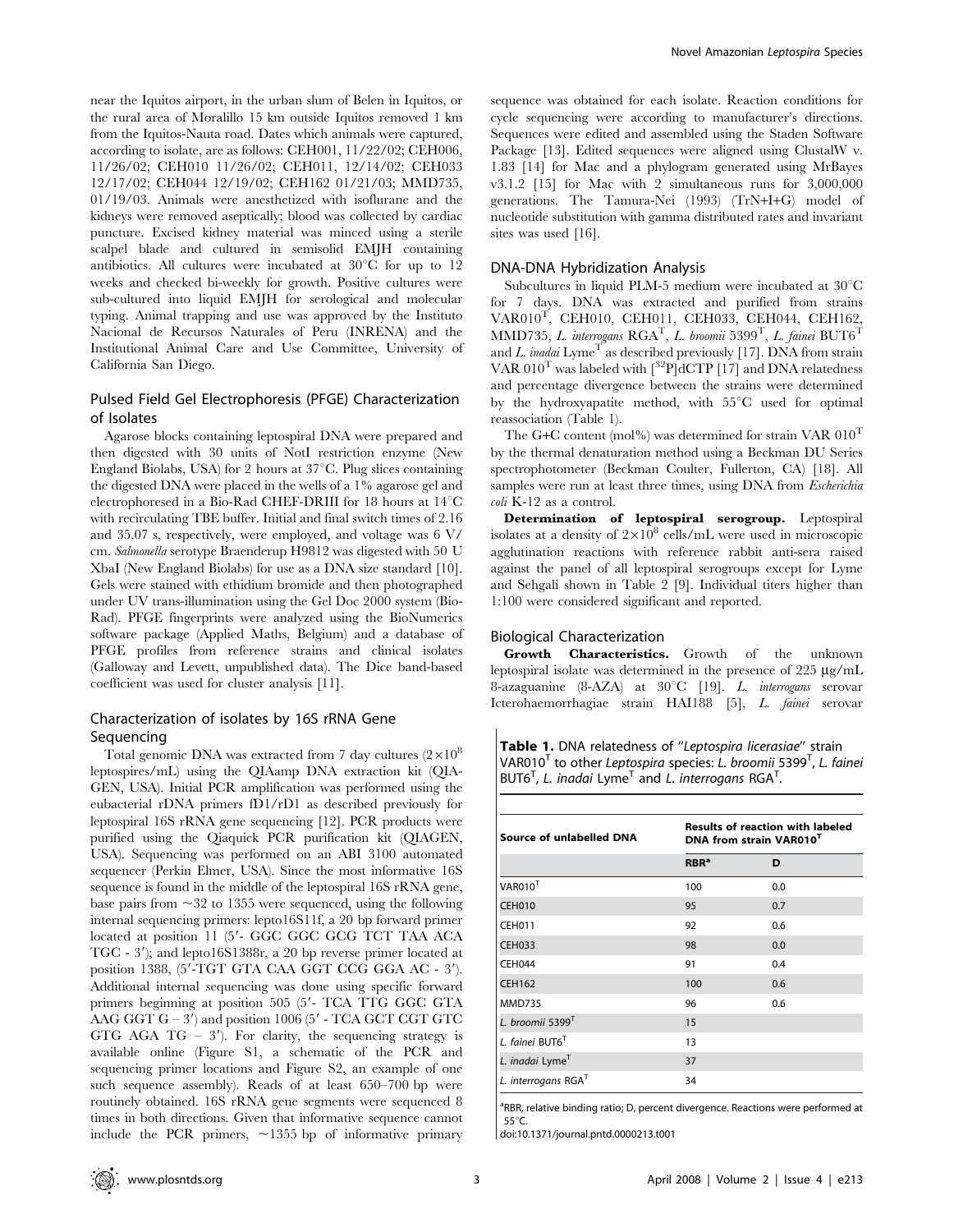Table 2. Panel of Leptospiral Serogroup Antisera Used to Characterize "Leptospira licerasiae" strain VAR10<sup>T</sup>.

| Serogroup           | Serovar             | <b>Strain</b>      |
|---------------------|---------------------|--------------------|
| <b>Australis</b>    | <b>Australis</b>    | <b>Ballico</b>     |
|                     | <b>Bratislava</b>   | Jež Bratislava     |
|                     | Peruviana           | 941                |
| Autumnalis          | Autumnalis          | Akiyami A          |
| <b>Ballum</b>       | Ballum              | <b>Mus 127</b>     |
| <b>Bataviae</b>     | Bataviae            | Van Tienen         |
|                     | Rioja               | <b>MR12</b>        |
| Canicola            | Canicola            | Hond Utrecht IV    |
| Celledoni           | Celledoni           | Celledoni          |
| Cynopteri           | Cynopteri           | 3522 C             |
|                     | Tingomaria          | $M-13$             |
| Djasiman            | Djasiman            | Djasiman           |
| Grippotyphosa       | Grippotyphosa       | Moskva V           |
| Hebdomadis          | Borincana           | <b>HS 622</b>      |
| Hurstbridge         | Hurstbridge         | BUT <sub>6</sub>   |
| Icterohaemorrhagiae | Copenhageni         | M 20               |
|                     | Icterohaemorrhagiae | <b>RGA</b>         |
|                     | Lai                 | Lai                |
|                     | Mankarso            | Mankarso           |
| Javanica            | Javanica            | Veldrat Batavia 46 |
|                     | Vargonicas          | 24                 |
| Louisiana           | Orleans             | <b>LSU 2580</b>    |
| Manhao              | Manhao 4            | Li 130             |
| Mini                | Georgia<br>LT 117   |                    |
|                     | Ruparupae           | M <sub>3</sub>     |
| Panama              | Panama              | CZ 214             |
| Pomona              | Pomona              | Pomona             |
| Pyrogenes           | Bagua               | MW 12              |
|                     | Cenepa              | <b>MW 2</b>        |
|                     | Pyrogenes           | Salinem            |
| Ranarum             | Evansi              | 267-1348           |
| Sarmin              | Machiguenga         | MMD <sub>3</sub>   |
|                     | Sarmin              | Sarmin             |
| Sejroe              | Wolffi              | 3705               |
| Shermani            | Babudieri           | CI 40              |
| Tarassovi           | Tarassovi           | Perepelitsin       |
| Semaranga           | Patoc               | Patoc 1            |

doi:10.1371/journal.pntd.0000213.t002

Hurstbridge strain  $BUT6<sup>T</sup>$ , and *L. biflexa* serovar Patoc strain Patoc  $I<sup>T</sup>$  were included as representative pathogenic, intermediate and saprophytic strains, respectively. Growth in liquid EMJH, without 8-AZA, was used as a positive control.

LipL32 PCR. To assess the presence of a PCR-amplifiable LipL32 gene in "L. licerasiae", we used a modified PCR procedure [20], and used DNA from *L. interrogans* serovars Copenhageni strain L1-130 [21] and HAI188 [5], respectively, as positive controls. All amplifications were performed on the PTC-200 system (MJ Research, Bio-Rad, Hercules, CA). Five  $\mu$ L of genomic DNA was amplified using the following protocol:  $95^{\circ}$ C for 15 s for enzyme activation, followed by 40 cycles of  $95^{\circ}$ C for 45 s,  $55^{\circ}$ C for 30 s and  $72^{\circ}$ C for 60 s. The annealing temperature was decreased by  $1^{\circ}$ C per cycle for the first 5 cycles.

LipL32 Western Blot. Western blot analysis to detect LipL32 in leptospiral strains was performed using  $2\times10^7$  leptospires/well separated by SDS-PAGE and transferred to a nitrocellulose membrane. The strains studied included ''L. licerasiae'' serovar Varillal strain VAR  $010^T$ , *L. interrogans* serovar Icterohaemorrhagiae strain HAI188 [5], *L. fainei* serovar Hurstbridge strain BUT6<sup>T</sup> (ATCC BAA-1109<sup>T</sup>), as well as  $L$ . broomii ( $\overline{(ATCC BAA-1107]}$  and BAA-1108), L. weilii serovar Celledoni (ATCC 43285<sup>T</sup>), *L. wolbachii* serovar Codice (ATCC 43284<sup>T</sup>), *L. biflexa* serovar Patoc (ATCC 23482<sup>T</sup>), and Turneriella  $\textit{para}$  (ATCC BAA-1111<sup>T</sup>) were obtained from the American Type Culture Collection, Virginia, USA. 100 µl of cultures were taken directly from the glycerol stock and centrifuged at 14,000 rpm for 30 minutes. The pellets were washed three times with PBS, suspended in 100  $\mu$ l of 1 $\times$  SDS sample buffer and incubated in a boiling water bath for 10 min. Ten ul of the SDS-solubilized whole bacterial cell lysate were loaded onto 4–12% Bis-Tris SDS polyacrylamide gels (Invitrogen, Carlsbad, USA) and transferred to nitrocellulose membrane. The blot was blocked in PBS containing 5% BSA, incubated in anti-LipL32 rabbit polyclonal antiserum (diluted 1:2000, 2 hr at  $21^{\circ}$ C; kindly provided by Dr. David Haake, University of California, Los Angeles) followed by 1 hr incubation with 1:3000 dilution of phosphatase-labeled antirabbit IgG (Kierkegaard and Perry Laboratories, Gaithersberg, Maryland), and development with BCIP/NBT (Kierkegaard and Perry Laboratories).

## Experimental challenge infections by Leptospira

Outbred female Syrian Golden hamsters were obtained from Charles River Laboratories (Wilmington, MA). Animal experiments were approved by the University of California, San Diego Institutional Animal Care and Use Committee and were performed in Biosafety Level 2 animal facilities approved by the Association for Assessment and Accreditation of Laboratory Animal Care under approved biological safety procedures. "L. *licerasiae*" strain VAR  $010<sup>T</sup>$  and 2 other isolates from Iquitos, Peru (L. interrogans serovar Icterohaemorrhagiae, strains HAI188 and HAI156) that were isolated from leptospirosis patients were used to infect hamsters  $(N = 2$  in each group). Organisms fixed with 10% formalin were counted using a Petroff-Hauser counting chamber using dark-field microscopy. Groups of hamsters were inoculated intraperitoneally with  $10^8$  organisms for each *Leptospira* strain; one animal was injected with EMJH leptospiral culture medium alone as a negative control. The animals were observed twice daily for clinical signs of disease (hunching, decrease in oral intake, diarrhea, lethargy). On day 3 following infection, one member of each group was sacrificed and the organs (lung, liver, and kidney) were removed aseptically to determine the bacterial load by real-time quantitative PCR [5]. The remaining animal in each group was sacrificed if moribund, and the organs were harvested and processed similarly. Samples for PCR were stored in 70% ethanol at  $-80^{\circ}$ C until needed.

## DNA Preparation and Real-Time qPCR

Total DNA for qPCR was prepared from three different pieces of weighed tissue samples using the DNeasy tissue kit (QIAGEN, USA) according to the manufacturer's directions. Real-time qPCR was performed using a previously described primer pair and probe [22] labeled with the fluorescent reporter dye FAM (6-carboxyfluorescein) at the 5' end, and the fluorescent quencher TAMRA (6-carboxytetramethylrhodamine) at the 3' end. The PCR primers, Lepto F (5'-CCCGCGCCCGCG TCCGATTAG-3')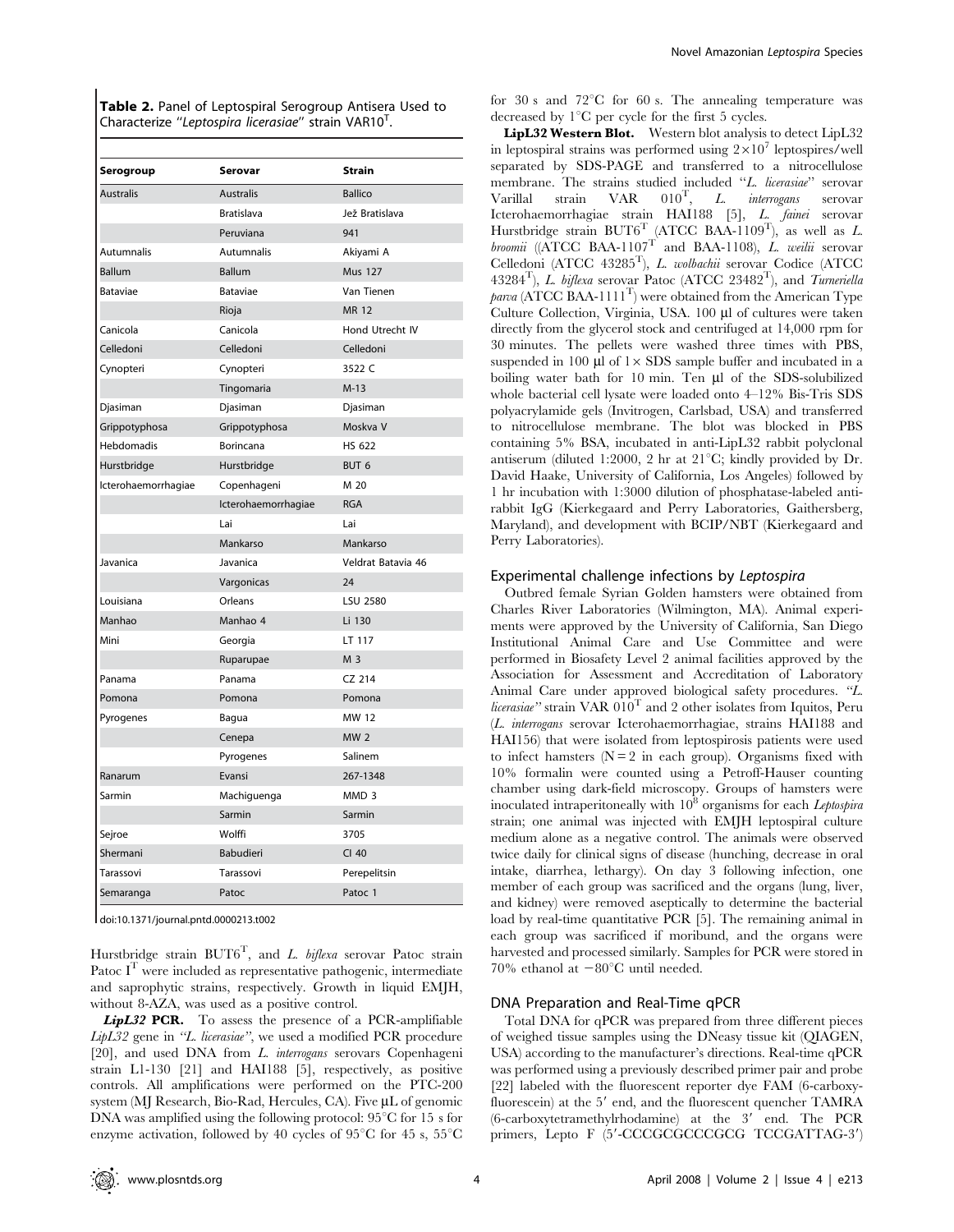and Lepto R  $(5'$  TCCATTGTGGCCGRA/GACAC-3'), allow amplification of the region between the positions 171 and 258 of the rrs (16S) gene, with an expected product size of 87 bp. The FAM-TAMRA labeled probe [5'-CTCACCAAGCTCACCAAG GCGACGATCGGTAGC-3'] spans the region from position 205 to 228. Reaction mixes were prepared using the Platinum Quantitative PCR supermix-UDG kit (Invitrogen, Carlsbad, CA, USA) with final primer and probe concentrations of 600 nM and 100 nM, respectively, and  $5 \mu$ I DNA extract. Reactions were performed in triplicate. Amplification and fluorescent monitoring were performed using a DNA Engine Opticon<sup>®</sup> 2 thermal cycler (MJ Research) using the following protocol: Incubate 2 min at 50.0°C; incubate 2 min at 95.0°C; incubate 30 s at 94.0°C; incubate 1 min at  $50.0^{\circ}$ C; plate read; repeat steps 2–5 for 44 more cycles.

To generate a standard curve, 13 mg of uninfected hamster kidney was spiked with  $10^8$  leptospires, extracted as described above, and used to prepare a 10-fold dilution series for real-time qPCR. The tissue burden of Leptospira for each sample was quantified by interpolating threshold cycle (Ct) values against the standard curve. Samples with a  $C_t$  value  $>40$  were considered negative.

## LigA Southern Blot

A dioxigenin (DIG)-labeled 508 bp probe for detection of the pathogenic marker ligA gene was synthesized by PCR, using the following forward primer,  $5'$  - CAAAGTTGTATGTCT-TGGCCA C 3 -  $'$  and reverse primer, 5' - GGAAGACCAAAC-GATCAG TGG -  $3'$ . DNA from *L. interrogans* serovar Icterohaemorrhagiae strain HAI0188 was used as template. The PCR cycling profile consisted of 40 cycles of  $95^{\circ}$ C for 30 s;  $49^{\circ}$ C for 30 s; 72 $\mathrm{^{\circ}C}$  for 40 s; and a final extension of 72 $\mathrm{^{\circ}C}$  for 7 min. A 16S rRNA gene probe to be used as a control was generated using primers lepto16S1006f, 5' - TCAGCTCGTCGTGTCGTGA- $GATG - 3'$ , designed from aligned leptospiral 16S sequences retrieved from GenBank, and rD1, 5'- AAGGAGGTGATC- $CAGCC - 3'$  [23]. Genomic DNA was extracted from strain HAI188, "L. licerasiae" strain VAR  $010^T$ , L. fainei serovar Hurstbridge strain BUT6<sup>T</sup>, and *L. biflexa* serovar Patoc  $I<sup>T</sup>$  using the DNeasy Tissue Kit (Qiagen, USA), and was then digested with BamHI (New England Biolabs, USA) according to manufacturer's directions. Hybridization was carried out at  $42^{\circ}$ C. The membrane was washed with  $2 \times SSC$  at room temperature and  $0.1 \times SSC$  at 42°C. Bands were detected using anti-DIG-alkaline phosphatase Fab fragments (Roche, USA) and CDP-Star chemiluminescence substrate (Roche, USA).

## Results

## Patient Isolates of Leptospira

Of 881 patients presenting with a history of undifferentiated fever to a study site, 45 patients' blood cultures yielded leptospires with typical morphology and motility as visualized under darkfield microscopy. Two of these leptospiral isolates from humans, obtained from blood cultures and identified as novel based on results presented below, were studied further. None of the 881 patients had urine cultures positive for this novel leptospire.

# Case Descriptions of Patients with Novel Leptospires

Patient VAR10. A 31 year old female food vendor presented at the Varillal health post complaining of 2 days of fever, malaise, chills, headache and dizziness. She denied having gastrointestinal or urinary symptoms. The physical exam was unremarkable. The blood smear was negative for malaria and the patient was sent

home with antipyretics. Illness resolved after 5 days without any further treatment or complications.

Patient HAI029. A 19 year-old female student/domestic worker presented at the Hospital de Apoyo in Iquitos with a 5-day history of fever, malaise, headache, dizziness, chills, leg pain and weakness, abdominal pain, anorexia, nausea, and vomiting. Her illness spontaneously resolved with no complications.

Follow Up. Neither patients VAR10 nor HAI029 received antibiotic treatment. At 5 week follow up, all signs and symptoms of infection had completely resolved in both patients. Blood cultures from both patients were positive for Leptospira at 3 and 2 weeks after inoculation, respectively. The characterization of these leptospiral isolates as a new species and unique antigenic type is described below. The isolate from patient VAR10 (strain VAR  $010^{\text{T}}$ ) has been deposited at the American Type Culture Collection as ATCC BAA-1110<sup>T</sup>, at the U.S. National Veterinary Services Laboratory, Ames, Iowa, USA, and at the WHO/FAO/OIE Collaborating Centre for Reference and Research on Leptospirosis, Australia and Western Pacific Region, Brisbane, Australia.

Serological results for patient VAR10 showed negative ELISA IgM serology on both acute and convalescent samples. MAT using the standard live Leptospira panel was negative. When the isolate from patient VAR10 was used as MAT antigen, the acute sample was negative but the convalescent sample (taken 42 days after the acute sample) was positive at a titer of 1:400.

The acute serum sample of patient HAI029 was negative for anti-leptospiral antibodies but was IgM positive by ELISA on a convalescent sample taken 31 days after the acute sample. The acute serum sample of patient HAI029 was negative by MAT by both the standard leptospiral panel plus "L. licerasiae" strain VAR  $010<sup>T</sup>$  but convalescent samples reacted to serogroups Canicola, Icterohaemorrhagiae, Australis, and Sejroe at a titer of 1:1600, to serogroup Mini at a titer of 1:3200, and had a titer of 1:6400 against her own isolate subsequently identified as "L. licerasiae" serovar Varillal, and identical to strain VAR  $010^T$  as determined by PFGE and 16S rRNA gene sequencing (see below).

#### Leptospiral Isolation from Animals

Peri-domestic rats were trapped in the context of a mammalian ecology study of Leptospira reservoir hosts in the Peruvian Amazon. Of 100 Rattus rattus and R. norvegicus trapped, 55 isolates of Leptospira were obtained from culture of kidney. Of these 55 isolates, 47 proved to be L. interrogans serovar Icterohaemorrhagiae by testing with serovar-specific reference polyclonal antisera; 8 were not agglutinated by a panel of antisera against the standard serogroups and thus were studied further. Six of these non-serologicallytypeable isolates came from R. norvegicus, two from R. rattus. Of more than 100 isolates obtained from cattle, pigs and water buffalo in the Iquitos region, none had any genetic relatedness to the novel leptospire (data not shown).

## Characterization of Isolates

PFGE analysis was performed on the VAR 010<sup>T</sup> and HAI029 human isolates and the 8 non-serologically-typeable isolates from rats. PFGE fingerprints were compared to PFGE fingerprints from 206 other pathogenic, intermediate (all those included in this paper) and saprophytic serovars (Galloway and Levett, data not published). These rat and human isolates shared a previously undescribed fingerprint pattern (Figure 1).

#### 16S rRNA Gene Sequencing

16S rRNA gene fragments of  $\sim$ 1.5 kb were amplified from genomic DNA extracted from all isolates in the study using the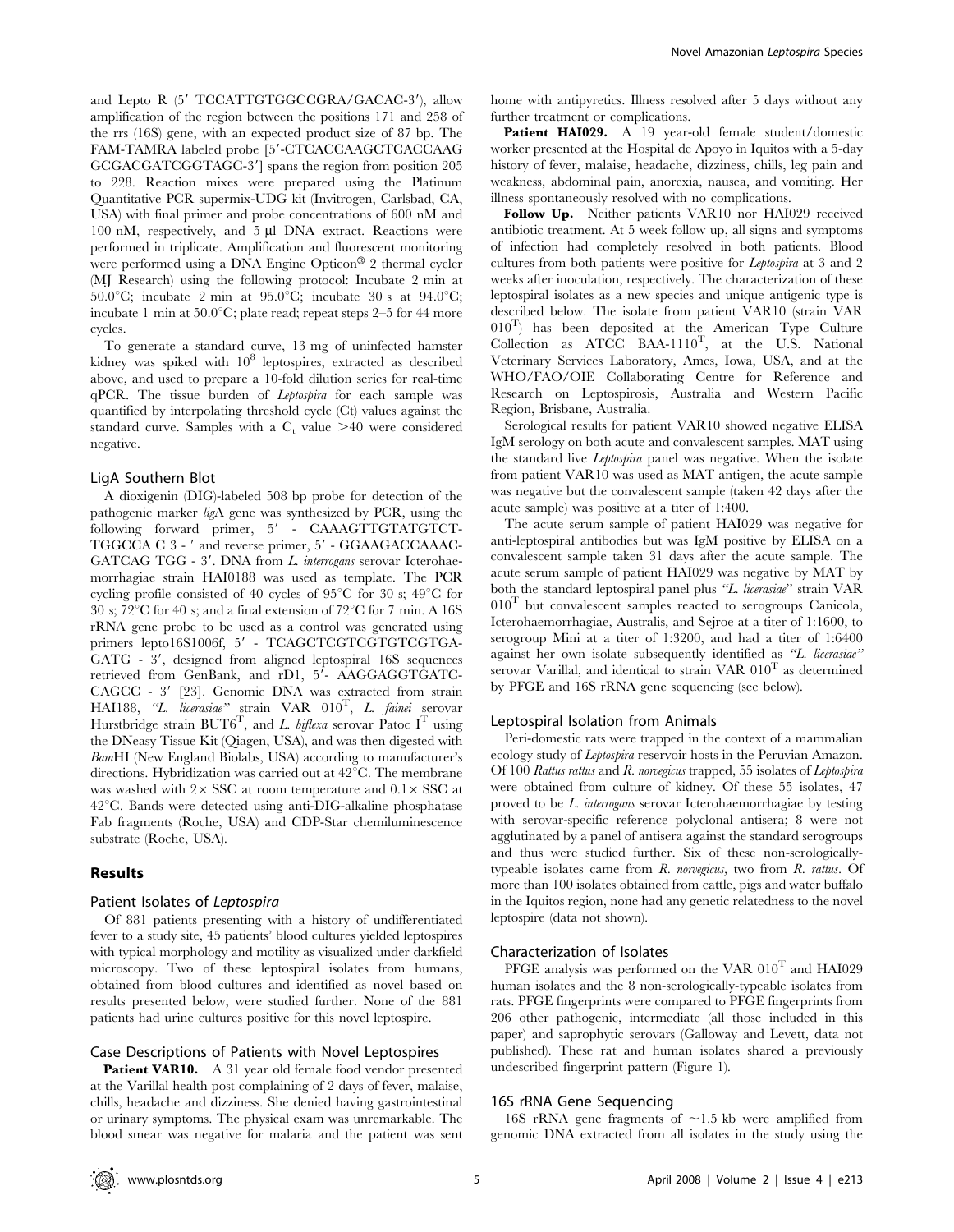

Figure 1. Pulsed field gel electrophoresis analysis of leptospiral isolates obtained from rats and humans in the region of Iquitos, Peru. Indicated in parentheses is animal source of leptospiral isolate followed by location of trapping (see Methods). Rn, Rattus norvegicus; Rr, Rattus rattus. B, Belen; SJ, San Juan; M, Moralillo. doi:10.1371/journal.pntd.0000213.g001

universal eubacterial primers fD1/rD1 [23]. The internal primers lepto16S505f and lepto16S1006f were designed from consensus regions of published leptospiral 16S rRNA gene sequences and used to sequence an internal  $\sim$ 1.3 kb portion of the fD1/rD1 fragment. The sequences of the 16S rRNA fragment from all strains with the new PFGE pattern were identical. Phylogenetic analysis revealed that these strains were more closely related to the intermediate leptospiral species  $L$ . fainei and  $L$ . inadai (Figure 2) than to the more pathogenic Leptospira interrogans group [24].

#### Serotyping

The panel of reference rabbit anti-serogroup polyclonal antisera used in this study failed to agglutinate the leptospiral strains isolated from patients VAR10 and HAI029 and the 8 rat isolates in the MAT. "L. licerasiae" serovar Varillal strain VAR  $010^{\mathrm{T}}$  was agglutinated by antisera to serovar Hurstbridge at a titer of 1:100 but by no other anti-serogroup antisera. Conversely, no other serogroup was agglutinated by the reference rabbit anti-serum raised against "L. licerasiae" serovar Varillal strain VAR 010<sup>T</sup>. Because of the lack of significant seroreactivity of reference serogroup antisera against "L. licerasiae" serovar Varillal strain VAR  $010^T$ , the cross-agglutination absorption test (CAAT) was not carried out. A similar approach was used to designate the Hurstbridge serovar of *L. fainei* serovar [19]. These serotyping results were independently validated at the WHO/FAO/OIE Collaborating Centre for Reference and Research on Leptospirosis, Australia and Western Pacific Region (Dr. Lee Smythe, Table S1). Rabbit anti-serum to "L. licerasiae" serovar Varillal strain VAR  $010<sup>T</sup>$  (available from the National Veterinary Services Laboratory, Ames, Iowa) agglutinated the leptospires from patients VAR10

and HAI029, and the eight rat isolates, at a titer of 1:51,200. These serological results conclusively demonstrate that the two human and eight rat leptospires represent a new serogroup and a new serovar.

## DNA-DNA Hybridization

Because leptospiral strains VAR 010T, CEH010, CEH011, CEH033, CEH044, and CEH162 grouped with the intermediate leptospires by 16S rRNA phylogenetic analysis, DNA-DNA hybridization was only carried out on the other intermediates L. broomii 5399<sup>T</sup>, L. fainei  $BUT6<sup>T</sup>$  and L. inadai Lyme<sup>T</sup> as well as L.  $interrogans$   $\widehat{RGA}^T$  as an outgroup. As shown by DNA-DNA hybridization analysis (Table 1), leptospiral strains VAR  $010^T$ , CEH010, CEH011, CEH033, CEH044, and CEH162 showed no significant relatedness to L. interrogans  $RGA<sup>T</sup>$ , L. broomii 5399<sup>T</sup>, L. fainei BUT6<sup>T</sup> or *L. inadai* Lyme<sup>T</sup>. However, there was strong relatedness between the strains VAR 010<sup>T</sup>, CEH010, CEH011, CEH033, CEH044, CEH162 and MMD735. These strains meet the criteria for the molecular definition of a species [25]. The G+C content of L. licerasiae strain VAR  $010^T$  was 43.9 mol%, within the range reported for other *Leptospira* species [26].

## Biological characterization

To determine whether "L. licerasiae" serovar Varillal strain VAR  $010<sup>T</sup>$  had growth characteristics more typical of pathogenic or saprophytic Leptospira, growth in the presence of 8-azaguanine, a classic test to differentiate pathogenic from saprophytic leptospires [19], was performed. "L. licerasiae" serovar Varillal strain VAR  $010<sup>T</sup>$ , *L. interrogans* serovar Icterohaemorrhagiae strain HAI188, and L. fainei serovar Hurstbridge strain  $BUT6<sup>T</sup>$  failed to grow in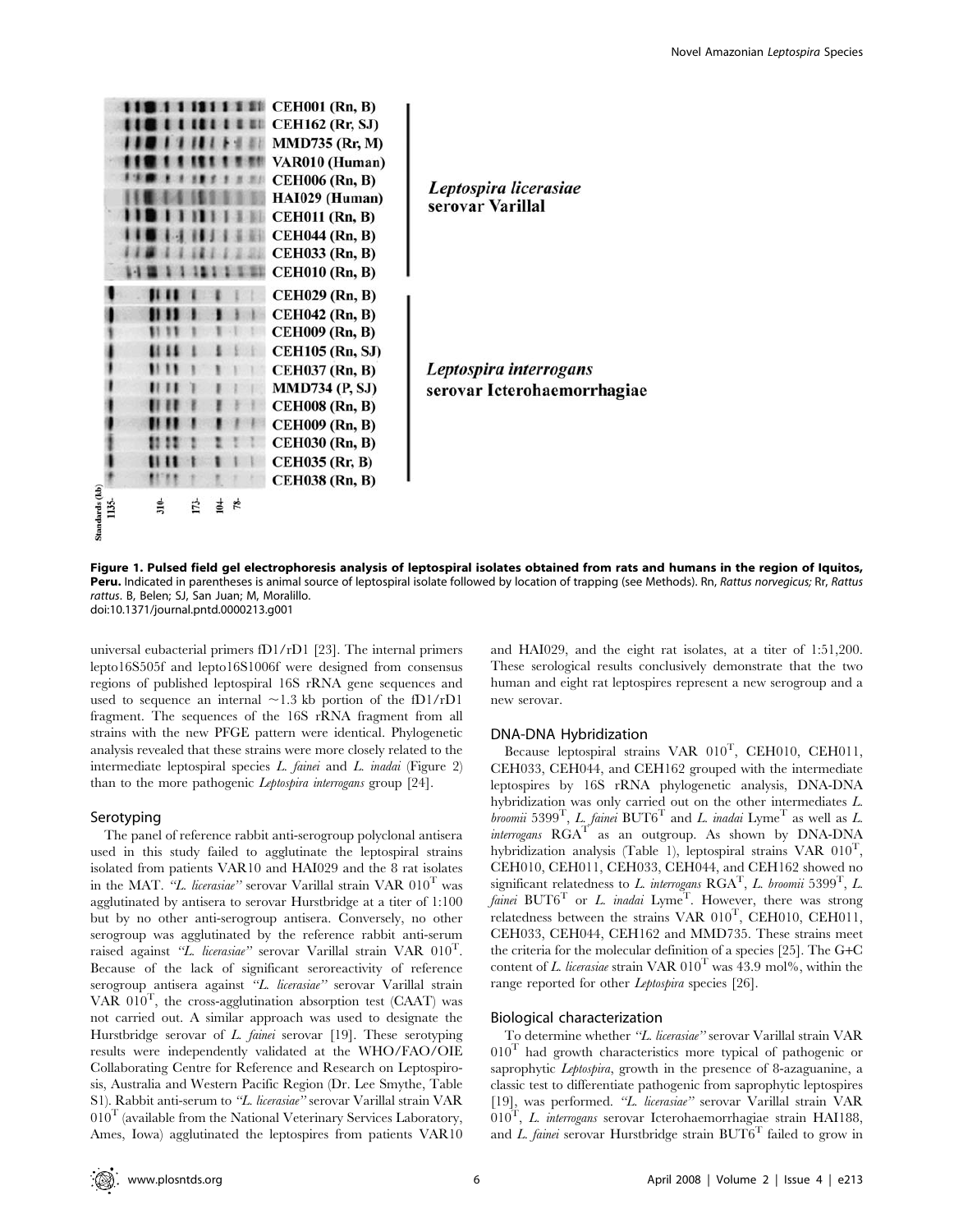

Figure 2. Phylogram of leptospiral 16S rRNA gene sequences generated by Bayesian phylogenetic analysis with simultaneous runs of 3,000,000 generations. Bootstrap confidence in assigning branch points is indicated at each node. For clarity, the intermediate clade of leptospires is placed on top, with the L. licerasiae strains first; the intermediates, pathogens and saprophytes groups of Leptospira are indicated at the right. Leptonema is used as the outgroup for comparison. The scale bar (upper left) shows the fractional difference in 16S rRNA gene nucleotide sequences. GenBank accession numbers are indicated to the right of each strain analyzed. doi:10.1371/journal.pntd.0000213.g002

the presence of 8-AZA after 4 weeks incubation at  $30^{\circ}$ C; as a positive control, the saprophytic strain, L. biflexa strain Patoc  $I<sup>T</sup>$ , grew well in the presence of 8-azaguanine.

Southern blotting and PCR were performed to determine whether the *LigA* gene, encoding the putative virulence factor Lig A found in L. interrogans, might be present in ''L. licerasiae'' serovar Varillal strain VAR  $010^T$ . PCR using 4 pairs of primers derived from L. interrogans serovar Copenhageni failed to produce a LigA band in "L. licerasiae" serovar Varillal strain VAR  $010<sup>T</sup>$ . Southern blot analysis for  $Lig \, A$  showed the expected bands in a strain of  $L$ . interrogans serovar Icterohaemorrhagiae strain HAI188, as expected, but failed to detect  $Lig A$  in "L. licerasiae" serovar Varillal strain VAR 010<sup>T</sup> or in *L. fainei* serovar Hurstbridge strain BUT6<sup>T</sup> and *L*. biflexa serovar Patoc strain Patoc  $I<sup>T</sup>$  (Figure 3).

# Demonstration of a LipL32-related protein in ''L. licerasiae'', L. fainei and L. biflexa

The presence of the lipoprotein  $LipL32$  gene has been considered characteristic of pathogenic leptospires [27]. PCR, using published primers [20,27] to amplify LipL32, detected the expected product only in a pathogenic L. interrogans serovar Icterohaemorrhagiae strain HAI188, but not in ''L. licerasiae'' serovar Varillal strain VAR  $010^T$ , HAI029, the rat-derived "L. licerasiae'' strains, L. fainei or L. biflexa. However, Southern blotting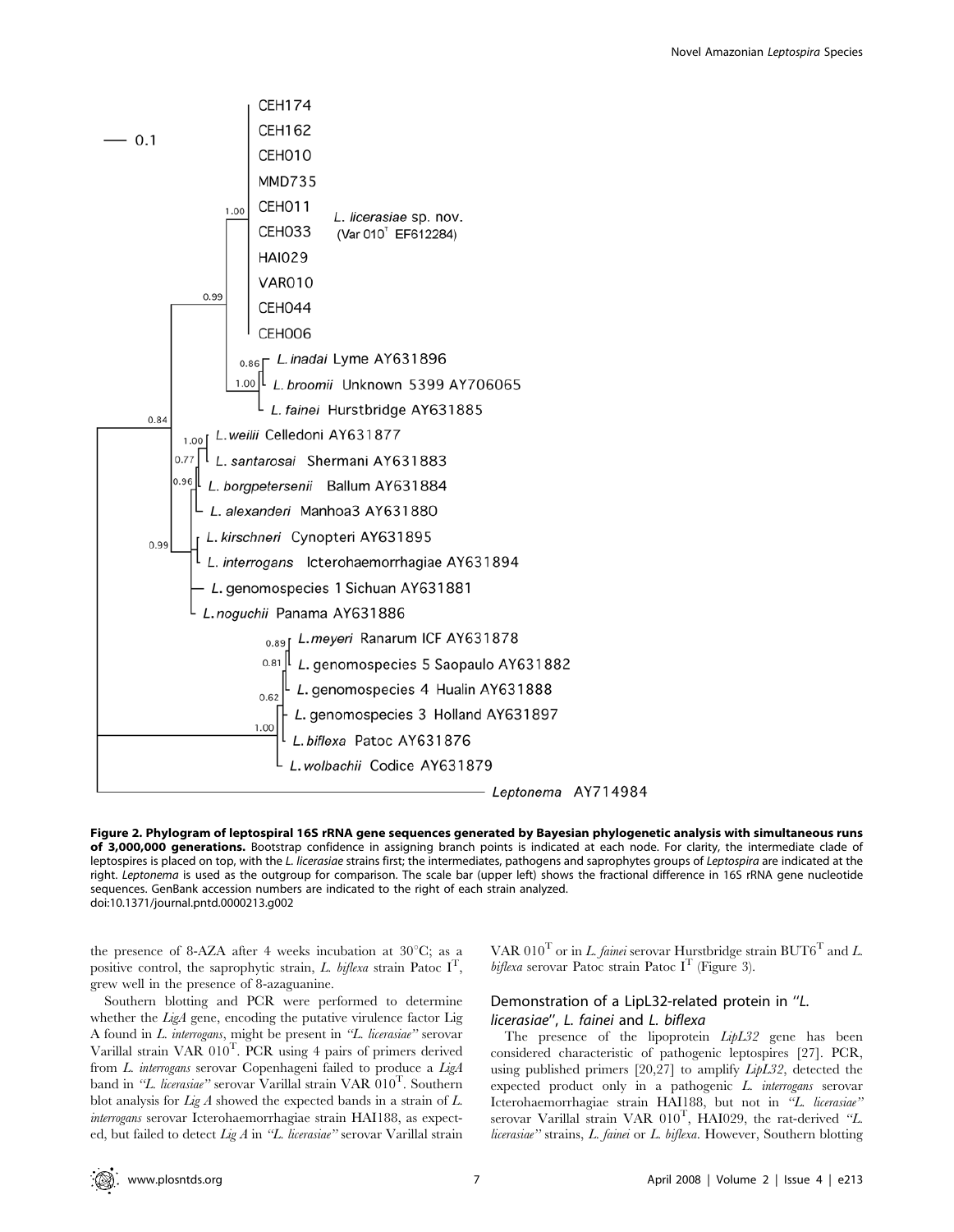

Figure 3. Southern blot to determine the presence of LigA in ''L. licerasiae" serovar Varillal. Lane 1, DIG-labeled marker; lane 2, L. interrogans serovar Icterohaemorrhagiae strain HAI188 (positive control); lane 3, ''L. licerasiae'' serovar Varillal; lane 4, L. biflexa serovar Patoc I T .

doi:10.1371/journal.pntd.0000213.g003

revealed that in addition to strain HAI188, both L. fainei serovar Hurstbridge strain  $BUT6<sup>T</sup>$  and "L. licerasiae" serovar Varillal strain VAR  $010^T$ , but not *L. biflexa*, had bands that hybridized to the *L*. kirschneri-derived LipL32 probe (data not shown).

Because of the potential for the phylogenetically distant Leptospira to have sufficiently diverged so that PCR amplification may have failed because of primer mismatch, we determined whether a LipL32 cross-reactive protein might be present in "L. licerasiae" serovar Varillal strain VAR  $010<sup>T</sup>$  by Western immunoblot using a rabbit anti-L. kirschneri serovar Grippotyphosa LipL32 polyclonal antiserum. As expected, a protein of  $\sim$ 32 kDa was seen in L. interrogans serovar Icterohaemorrhagiae strain HAI188 (Figure 4). Surprisingly, a single, well-defined protein of  $\sim$ 27 kDa, less than the expected molecular mass of this protein, was detected in "L. licerasiae" strain VAR 010<sup>T</sup>. Western blot analysis showed a 32 kDa band that co-migrated with the L. interrogans LipL32 in L. broomii, L. weilii, and L. fainei but failed to demonstrate any band in L. wolbachii, L. biflexa, and Turneriella parva (data not shown but provided for review). The unique size of the LipL32-cross reactive protein in ''L. licerasiae'' serovar Varillal strain VAR  $010<sup>T</sup>$  supports lack of contamination of this culture by another LipL32-containing leptospire. To further rule out the possibility that the cultures may have been contaminated by a known pathogenic Leptospira known to express LipL32, serological typing and 16S rRNA gene sequencing were repeated on all cultures, which confirmed their expected identities (data not shown).

#### Experimental animal infections

Both L. interrogans serovar Canicola strain HAI156 and L. interrogans serovar Icterohaemorrhagiae strain HAI188 caused severe disease in hamsters infected intraperitoneally with  $10^8$ leptospires. HAI156- and HAI188- infected hamsters were sick on day 3 following challenge and moribund by day 5. In contrast, hamsters infected with "L. licerasiae" serovar Varillal strain VAR  $010<sup>T</sup>$  showed no sign of illness (data not shown). Quantitative real time PCR detected high levels of leptospires in organs of hamsters infected with HAI156- and HAI188, but leptospires were nearly completely eliminated by day 3 after infection in liver, lungs and kidneys of hamsters infected with "L. licerasiae" serovar Varillal strain VAR  $010<sup>T</sup>$  (Figure 5), showing a major difference in



Figure 4. Western immunoblot of Leptospira interrogans serovar Copenhageni strain L1-130, "L. licerasiae" serovar Varillal, and L. fainei serovar Hurstbridge using rabbit polyclonal antisera to recombinant LipL32 of L. kirschneri serovar Grippotyphosa. rLipL32, recombinant LipL32 of L. kirschneri serovar Grippotyphosa produced in E. coli.

doi:10.1371/journal.pntd.0000213.g004

virulence between these leptospiral species. A lack of symptomatic infection was found with experimental infection of more than 50 additional hamsters, as well as guinea pigs and SCID mice, with "L. licerasiae" serovar Varillal strain VAR  $010<sup>T</sup>$  (data not shown).

# Prevalence of Leptospira licerasiae serovar Varillal seropositivity in the Iquitos region

During the study period, 1831 consecutive febrile patients were enrolled. Within these 1831 febrile patients on the data (means, including those with  $\geq$  weeks of febrile illness and one sample only), 881 had a second serum sample available between 10 and 70 days after the first sample. Of these, 516 (58.6%) met criteria for acute leptospirosis. Of these, 367 (41%) reacted to ''L. licerasiae'' serovar Varillal strain VAR  $010<sup>T</sup>$  only or had mixed reactions with "L. licerasiae" serovar Varillal strain VAR  $010<sup>T</sup>$  and other serovars (155, 18%) with diagnostic titers highest against ''L. licerasiae'' serovar Varillal strain VAR  $010^{T}$  (Figure 6). The median percentage of febrile patients seropositive for ''L. licerasiae'' serovar Varillal strain VAR  $010<sup>T</sup>$  was 29% and the interquartile range was 23–36%. A single high MAT titer against ''L. licerasiae'' serovar Varillal strain VAR  $010^{\text{T}}$  ( $\geq$ 1:800) was found in 40 patients in the acute sample, 57 in the second sample, and 16 patients had a titer of  $\geq$ 1:800 in both.

Apart from the high rate of "L. licerasiae" serovar Varillal seroreactivity in the acute febrile population in Iquitos, we found serological evidence of seroreactivity in sera from 11 distinct geographic locations in Peru (Table 3). Though seroreactivity was not as common (22/344; 6.7% of seropositives) as in Iquitos, this finding does illustrate the widespread distribution of seroreactivity in Peru.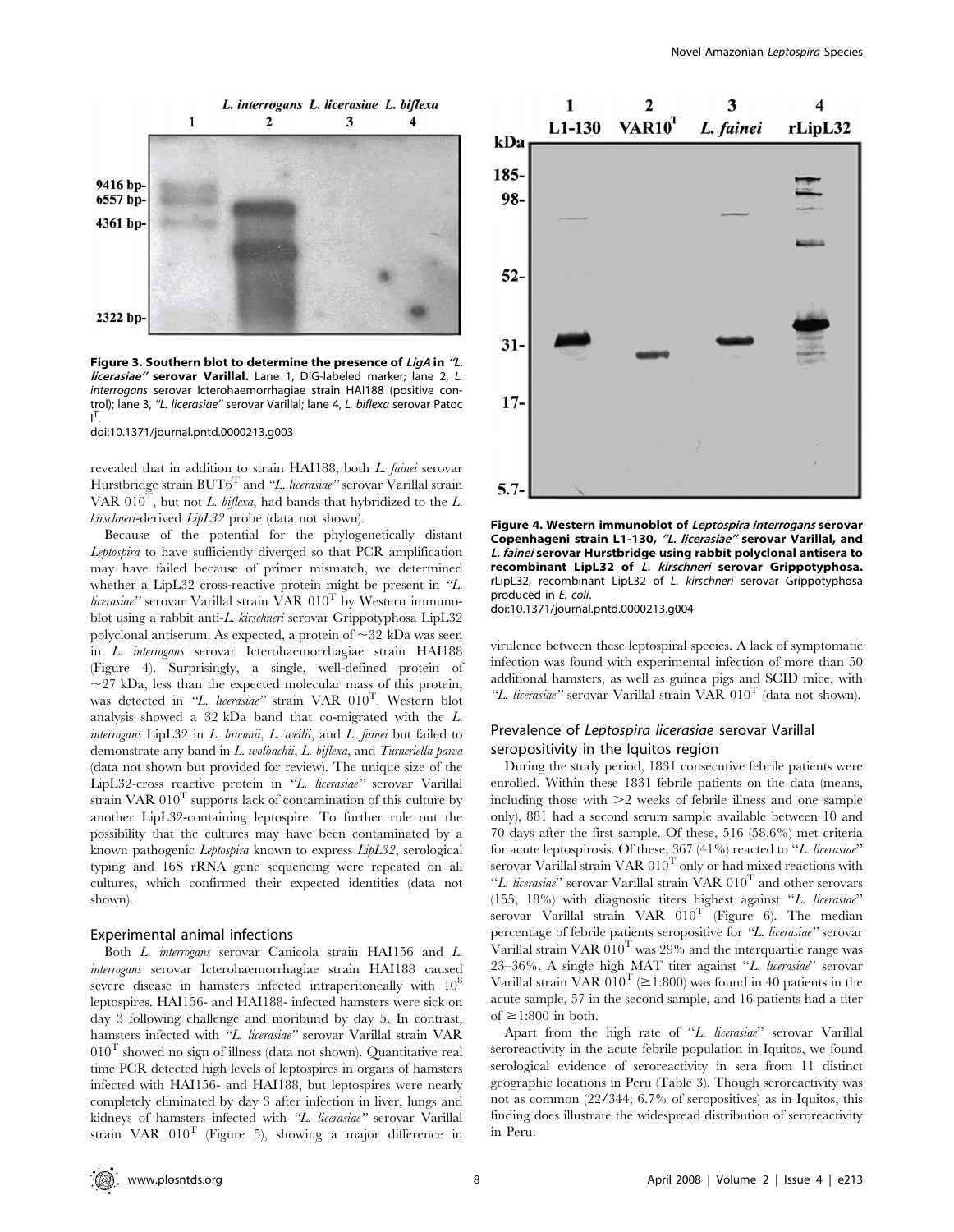

Figure 5. Real time quantitative PCR analysis of experimental leptospiral infections of hamsters. HAI188 and HAI156, strains L. interrogans serogroups Icterohaemorrhagiae and Canicola isolated from patients in Iquitos, Peru. VAR10, ''L. licerasiae'' serovar Varillal strain VAR  $10^{10}$ . HAI188 and HAI156 caused a severe moribund state at days 4–5; none of the animals with VAR  $010<sup>T</sup>$  exhibited any signs of illness. Three 25 mg samples of each tissue were analyzed and error bars indicate the standard deviations of these three samples per tissue. doi:10.1371/journal.pntd.0000213.g005

# Specificity of MAT for anti-Leptospira licerasiae serovar Varillal antibodies

Due to the high frequency and titer of antibodies to "L. licerasiae" serovar Varillal strain VAR 010<sup>T</sup>, there was concern about the possibility that this leptospire might be cross-reactive with other organisms or that humans might have natural antibodies to this leptospire, so that seropositivity would be spurious and falsely positive. Fifty randomly collected, de-identified sera collected from inpatients at UCSD Medical Center were tested for antibodies against ''L. licerasiae" serovar Varillal strain VAR 010<sup>T</sup>. There was no agglutination observed. We tested 180 sera collected from a serosurvey of healthy subjects in the north Lima town of Puente Piedra; of these, 2 had titers of 1:50, the rest being negative.

#### **Discussion**

Here we report isolation of a new species of *Leptospira* with novel biological characteristics that caused in humans a non-specific



Figure 6. Seroprevalence of ''Leptospira licerasiae'' serovar Varillal in acute febrile patients in Iquitos, Peruvian Amazon (n = 881). Var 10 = ''Leptospira licerasiae'' serovar Varillal strain VAR  $010^T$ . Criteria for serological diagnosis of acute Leptospira infection: 1) IgM positive by ELISA in either acute or convalescent sera; 2) Conversion in the microscopic agglutination test (MAT) from negative to positive (1:100 or greater); 3) Single MAT titer of 1:800 or greater; or 4) Four-fold rise in MAT titer. doi:10.1371/journal.pntd.0000213.g006

syndrome of undifferentiated fever. We showed definitively through serological and molecular analysis using 16S rRNA gene sequencing and pulsed field gel electrophoresis that this new leptospire, provisionally named ''Leptospira licerasiae'' serovar Varillal strain VAR  $010^T$ , is antigenically unique, is a significant cause of acute leptospirosis in the Peruvian Amazon region of Iquitos, and has a Rattus reservoir. Recognition of "Leptospira" *licerasiae*" serovar Varillal strain VAR  $010<sup>T</sup>$  as a new serovar is supported by the lack of agglutination of this strain by any serogroup reference serum and the lack of reactivity of anti- VAR  $010<sup>T</sup>$  serum raised in rabbits against the serovars of *Leptospira* strains representing the nearly comprehensive and standard panel of leptospiral serogroups. A similar situation was found with L. fainei serovar Hurstbridge, where the following evidence was adduced in support of this novel serovar: lack of significant cross-agglutination

Table 3. "Leptospira licerasiae" serovar Varillal Seroreactivity in Acute Leptospirosis Patients from Different Regions of Peru.

| <b>Region of Peru</b>  | <b>Number of Febrile</b><br><b>Patients Studied</b> | <b>Number Diagnosed</b><br>with Acute Leptospirosis | Number Seropositive against "L.<br>licerasiae" Serovar Varillal 10 |
|------------------------|-----------------------------------------------------|-----------------------------------------------------|--------------------------------------------------------------------|
| Cajamarca-Jaen         | 180                                                 | 57                                                  | $\mathbf{0}$                                                       |
| Amazonas-Bagua         | 262                                                 | 103                                                 | $\Omega$                                                           |
| Huanuco                | 15                                                  | $\overline{2}$                                      | $\mathbf{0}$                                                       |
| Piura                  | 16                                                  | 5                                                   | $\Omega$                                                           |
| Huanuco-Tingo Maria    | 32                                                  | $\overline{4}$                                      | $\mathbf{0}$                                                       |
| Cusco                  | 10                                                  | 5                                                   | $\Omega$                                                           |
| San Martin             | 21                                                  | 9                                                   |                                                                    |
| Ayacucho-San Francisco | 162                                                 | 97                                                  | 15                                                                 |
| Junin                  | $\overline{7}$                                      | 5                                                   | $\mathbf{0}$                                                       |
| Ucayali                | 128                                                 | 40                                                  | 6                                                                  |
| Lima Norte             | 41                                                  | 17                                                  |                                                                    |
| <b>Totals</b>          | 874                                                 | 344                                                 | 23                                                                 |
|                        |                                                     |                                                     |                                                                    |

doi:10.1371/journal.pntd.0000213.t003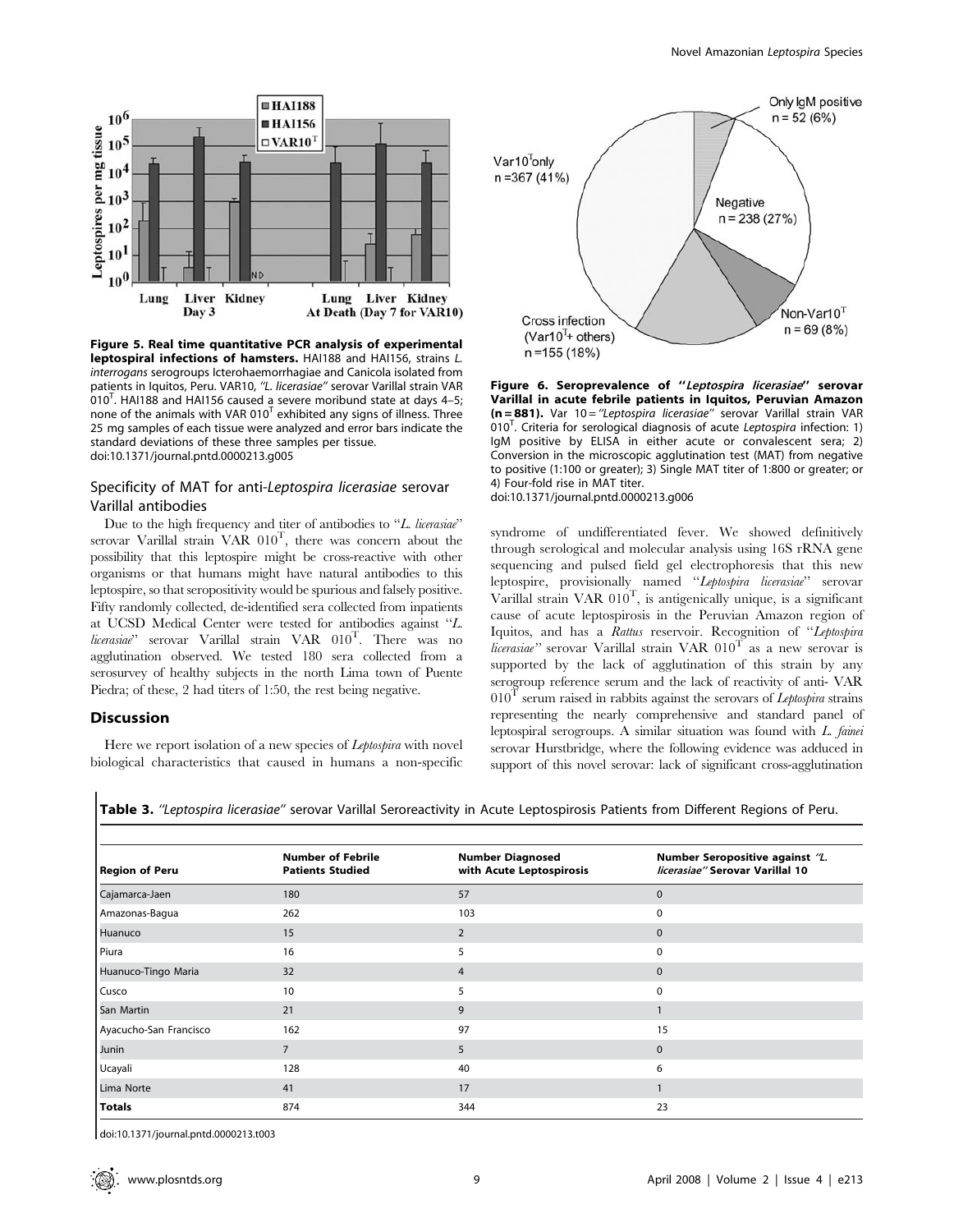was observed with reference antisera representing the 24 pathogenic serogroups and the main saprophytic ones; lack of agglutination by antiserum raised against one of the strains against any serogroup [19]. The serological characterization of the new serovar, Varillal, was conducted in two laboratories, one of which was the WHO/FAO/ OIE Collaborating Centre for Reference and Research on Leptospirosis, Australia and Western Pacific Region, fulfilling the requirements for recognition of new serovars by the International Committee on Systematics of Prokaryotes, Subcommittee on the Taxonomy of Leptospiraceae [28].

The genus *Leptospira* presently consists of 13 named species and 4 unnamed genomospecies [19,25,29,30]. Phylogenetic analysis reveals three clades, representing species that contain pathogenic serovars, non-pathogenic serovars and an intermediate group [19]. The latter clade comprises three species, Leptospira broomii, Leptospira inadai and Leptospira fainei [19,26,30]. Based on phylogenetic analysis, L. licerasiae is classified as an intermediate leptospiral species. Nonetheless, "L. licerasiae" serovar Varillal strain VAR  $010<sup>1</sup>$  shares properties with pathogenic *Leptospira* such as sensitivity to 8-azaguanine, has a LipL32-related protein as revealed by Western and Southern blots, but does not appear to contain a LigA-related gene as determined by Southern blot. In contrast to L. interrogans, "L. licerasiae" serovar Varillal strain VAR  $010<sup>T</sup>$  grew rapidly (similar to L. biflexa), did not grow significantly in vivo, and did not cause observable disease in experimentally infected animal. These observations suggest important biological and virulence differences between pathogenic and intermediate Leptospira.

Leptospirosis is typically thought of as an occupational disease originating from contact with water, soil or vegetation contaminated with the infected urine of carrier animals. The literature in recent years has shown that in under-developed areas of the world it is associated with environmental exposure during activities of daily living.<sup>1,22</sup> Neither patient had an occupation that would be considered a risk factor for leptospirosis. Patient A in this study was a food vendor and had contact with obvious risk factors having frequented a market area (Belen) with poor sanitation and a high density of rats, and bathed in a natural pool, as there is no running water in her village. Patient B was a female student/domestic worker who lived in the city, did not frequent Belen (the urban slum area of Iquitos) and did not engage in other behavior that would place her at particular risk for contracting leptospirosis. However, both patients recalled seeing rats in and around their homes. Patient B did raise dogs and chickens, and the dogs urinated within the house. There were no established social or professional links between the patients, and their infections occurred in different places and times. Both cases presented with a mild, self-resolving febrile illness without secondary complications and show the ubiquity of exposure as part of the activities of daily living in this region.

Both patients initially had negative MAT and IgM results in their acute serum sample. While MAT of convalescent serum from Patient B was initially positive to a variety of serogroups, both acute and convalescent sera from Patient A were negative. However, when the test was repeated with the patient's own isolate, Patient A was found to have circulating leptospiral antibodies. This pattern of leptospiral seroreactivity, known to be a common problem in the diagnosis of leptospirosis,<sup>2</sup> underscores the importance of including region-specific leptospiral isolates in the panel of strains used in MAT for diagnosing leptospirosis and determining its true burden.

A curious finding in this study is that isolation of ''L. licerasiae'' serovar Varillal from humans was rare, only being obtained from 2 of 881 febrile patients, despite the far higher seroprevalence rate of antibodies to this serovar. Some might raise the concern that this

rare isolation rate could reflect a laboratory contamination with this leptospiral species. We believe this possibility is unlikely for two reasons. First, the patients from whom these isolates were obtained seroconverted to this novel serovar: patient 1 seroconverted to L. licerasiae serovar VAR  $010^{\text{T}}$  but to no other leptospiral antigen by MAT, while patient 2 seroconverted with the highest titer against her own isolate of L. licerasiae at a titer higher than other leptospires. Second, we never obtained an isolate of L. licerasiae in any other culture of human or animal specimens other than those reported here, making the possibility of contaminated culture medium negligible. While the biological basis for the rare isolation of L. licerasiae remains speculative, we propose two hypotheses. First, it is possible that the two patients from whom this leptospire was isolated had an undefined, undetermined genetic predisposition that led to higher leptospiremia or failure to clear this relatively less virulent leptospire after exposure. Second, it is possible that varying degrees of heterologous, cross-reacting, anti-leptospiral immunity exist in the study population. This latter hypothesis is supported by the very high prevalence of antileptospiral antibodies in the Iquitos region, likely due to ubiquity of leptospiral exposure. It may be that these two patients, for some reason, never had been exposed to *Leptospira*, and thus were immunologically naïve and thus predisposed to a higher level of leptospiral bacteremia. Further prospective, population-based studies are needed to address these important questions.

This prospective study of acute febrile illness in Peru has shown that ''L. licerasiae'' is an important cause of fever in the Iquitos area and its surroundings, as evidenced by the number of patient sera that reacted predominantly or solely with serovar Varillal (298/425; 70%). Isolation of ''L. licerasiae'' from rats suggests that this leptospiral species has at least Rattus spp. as a major reservoir host; we have not found this leptospiral species in other rodent, bat and marsupial species in the Peruvian Amazon (Dr. Monica Diaz and J.M. Vinetz et al, data not shown). Domestic rats are common in Iquitos: R. norvegicus and R. rattus are closely associated with human settlements in the area.  $R$ . norvegicus is more often encountered in urbanized areas, while R. rattus is the predominant rural species (data not shown). Six isolates identical to those isolated from both patients were recovered from rats caught in Belen, a city slum where sanitation is poor, rats are common and the risk of transmission to man is high. A further two VAR  $010^{\mathrm{T}}$ related isolates were recovered from rural rats. The isolation of a strain common to rats and found in 2 clinical cases, the ubiquity of the rat in Iquitos and the poor sanitation in most areas make the rat the likely source of leptospires in Iquitos. In other studies, we have succeeded in isolating L. interrogans serovar Icterohaemorrhagiae from 22 to 48% of peri-domestic Rattus species in villages near to and within urban areas of Iquitos (unpublished observations).

Molecular and serological analysis of human- and rat-derived strains revealed that they comprise a single novel leptospiral species and serovar. The fact that the PFGE fingerprint patterns were found to be identical to each other, but did not match any of the patterns in the CDC database (P.N. Levett and R. Galloway, unpublished data) supports our contention that the strains are novel leptospires. The isolates are members of a new serovar and serogroup as none were agglutinated by any of the reference anti-sera in our panel, although they had trace reactions to serogroup Hurstbridge. Given the lack of reactivity to the leptospiral serogroups represented by the rabbit reference sera used in the present study, the reference serological test, the cross-absorption agglutination test, was not necessary to define Varillal as a new serovar or antigenic type, similar to what was found for L. fainei serovar Hurstbridge [19]. Phylogenetic analysis of 16S rRNA gene sequence demonstrated that the strains comprised a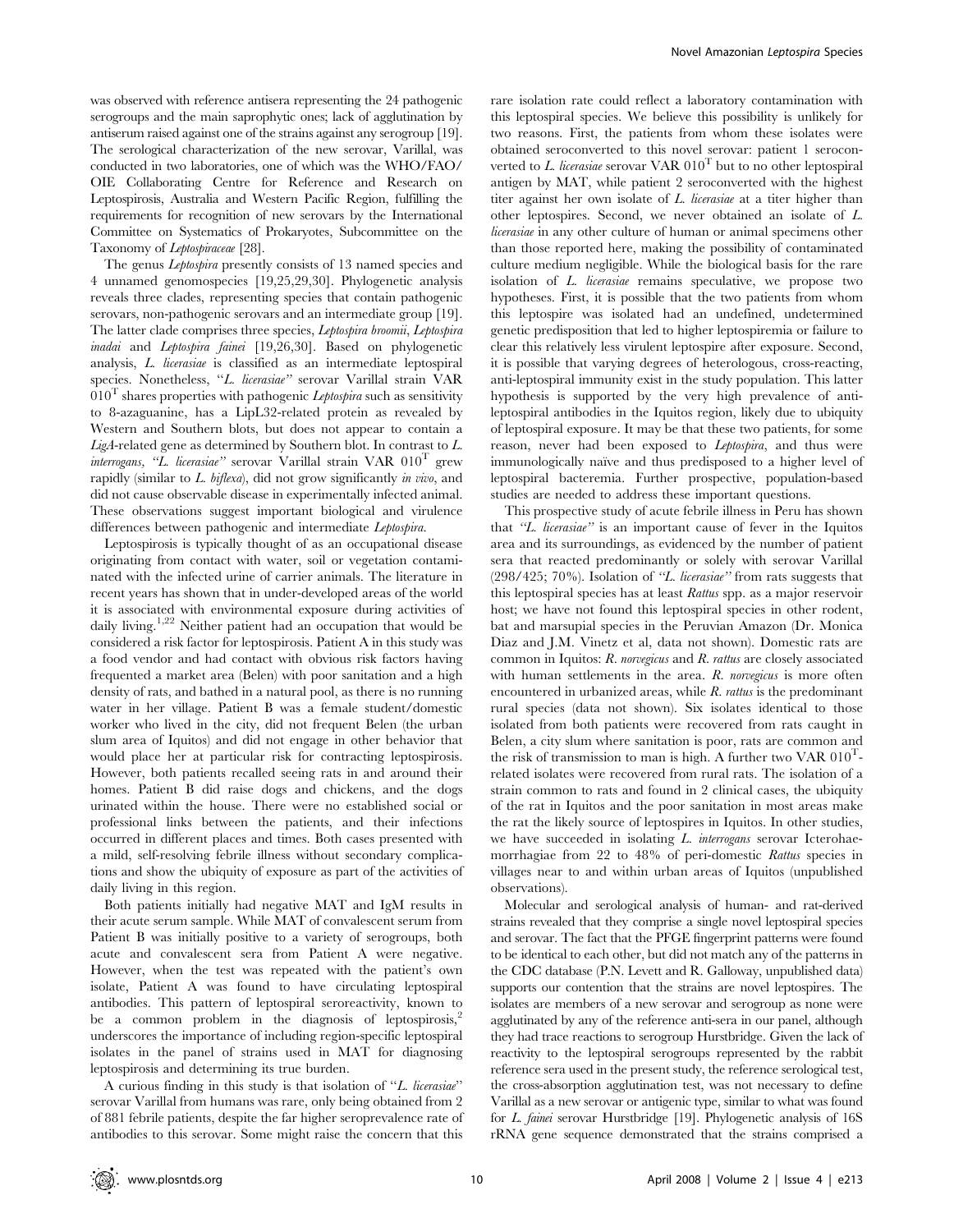homogenous genetic group separate from all other described leptospiral species. These strains, much like the recently described L. broomii [30], L. fainei serovar Hurstbridge [19] and L. inadai serovar Lyme [31], are intermediate between the two larger saprophytic and pathogenic groups of Leptospira and, as such, share characteristics similar to both pathogenic and saprophytic leptospires. DNA-DNA hybridization further confirmed that L. licerasiae is a new Leptospira species. Our logic was similar to that taken in using DNA-DNA hybridization to further confirm L. broomii as a new Leptospira species [30]. Because 16S rRNA gene sequencing places L. licerasiae into the intermediate Leptospira group close to  $L$ . fainei,  $L$ . broomii, etc., the only relevant DNA-DNA hybridization analysis is to differentiate the closest known clade partners identified by 16S rRNA gene sequence, so as to be able to confirm the distinctness of these 16S-rRNA genedefined intermediate Leptospira species. The DNA-DNA hybridization analysis reported here does indeed confirm the distinctness of L. licerasiae from the other known intermediate Leptospira.

We report the existence of a new species of leptospire, provisionally named "Leptospira licerasiae" serovar Varillal, which causes acute leptospirosis in the Peruvian Amazon. We have proposed this name to recognize the contribution of Professor Julia Liceras de Hidalgo who obtained the first leptospiral isolates in Peru [7,32–37]. We propose a new serogroup, Iquitos, based on the lack of agglutination with a comprehensive panel of reference antisera comprised of all serogroups except for Lyme and Sehgali (which in the case of serovar Lyme had cross-reaction with serovar Celledoni at a titer of 1:400 [31], and in the case of Sehgali had a broad level of cross-reactivity 25 serovars and 12 serogroups ranging from titers of 1:80 to 1:1280 [38]).

Based on serological data that take advantage of its antigenic uniqueness, "Leptospira licerasiae" serovar Varillal appears to be an important cause of leptospirosis in the Peruvian Amazon region, but is uncommon elsewhere in Peru. The peridomestic rat is likely the major reservoir of this new species. Elucidation of virulence differences between pathogenic and intermediate leptospires will provide insight into leptospiral evolution and disease mechanisms, and may contribute to the control and amelioration of leptospirosis in the developing world.

#### Note on Taxonomy

To fulfill the rules of the International Code of Nomenclature of Bacteria [Lapage SP, Sneath PHA, Lessel EF, Skerman VBD, Seeliger HPR, Clark WA. International code of nomenclature of bacteria (1990 revision). Washington, DC: American Society for Microbiology, 1992.], we provide the following description of the novel species identified in this report.

Description of Leptospira licerasiae sp. nov. Leptospira licerasiae (li.ce.ra' si.ae. N.L. fem gen. n. licerasiae of Liceras, to honor Dr. Julia Liceras de Hidalgo, who obtained the first leptospiral isolates in Peru). Isolated from the blood of human patients with febrile illness and from kidneys of rats in Peru. Morphology is as described previously for the genus [25,39]. The G+C ratio is 43.9 mol%. The type strain is VAR  $010^T$  (= ATCC BAA-1110<sup>T</sup> = WPR VAR 010<sup>T</sup>), and has been deposited at the

#### References

- 1. Bharti AR, Nally JE, Ricaldi JN, Matthias MA, Diaz MM, et al. (2003) Leptospirosis: A zoonotic disease of global importance. Lancet Infect Dis 3: 757–771.
- 2. Levett PN (2001) Leptospirosis. Clin Microbiol Rev 14: 296–326.
- 3. Vinetz JM (2001) Leptospirosis. Curr Opin Infect Dis 14: 527–538.
- 4. Watts DM, Callahan J, Rossi C, Oberste MS, Roehrig JT, et al. (1998) Venezuelan equine encephalitis febrile cases among humans in the Peruvian Amazon River region. Am J Trop Med Hyg 58: 35–40.

American Type Culture Collection, Manassas, Virginia, the National Veterinary Services Laboratory, U.S. Department of Agriculture, Ames, Iowa, and the WHO/FAO/OIE Collaborating Centre for Reference and Research on Leptospirosis, Australia and Western Pacific Region.

#### Database deposition

The 16S rRNA sequences for the Leptospira licerasiae isolates reported in this paper have been deposited in GenBank with the following accession numbers (strain, accession number): CEH006, EF612278; CEH011, EF612279; CEH033,EF612280; CEH044, EF612281; CEH162, EF612282; MMD735, EF612283; VAR 010<sup>T</sup>, EF612284; CEH010, EF612285; CEH174, EF612286; MMD835, EF612287; HAI029, EF612288.

#### Supporting Information

Alternative Lanuage Abstract S1 Translation of the Abstract into Spanish by Jessica N. Ricaldi

Found at: doi:10.1371/journal.pntd.0000213.s001 (0.03 MB DOC)

Figure S1 Schematic of Leptospiral 16rDNA Gene Sequencing Strategy

Found at: doi:10.1371/journal.pntd.0000213.s002 (9.45 MB TIF)

Figure S2 Assembly of One of 10 Identical 16S rDNA Sequences of L. licerasiae, Strain CEH033

Found at: doi:10.1371/journal.pntd.0000213.s003 (0.06 MB PDF)

**Table S1** Results of Serogroup Screening Against VAR  $010<sup>T</sup>$  as Determined by the WHO/FAO/OIE Collaborating Centre For Reference & Research on Leptospirosis, Brisbane, Australia

Found at: doi:10.1371/journal.pntd.0000213.s004 (0.05 MB DOC)

## Acknowledgments

We thank Dr. Lee Smythe and his laboratory at the WHO/FAO/OIE Collaborating Centre for Reference & Research on Leptospirosis, Brisbane, Australia for help with the serogroup analysis of VAR 010<sup>T</sup>. We thank Conrad Estrada for his help in collecting rats in Iquitos, James-Platt Mills and Patrick LaRochelle of the University of Virginia for their work on collecting samples in Puente Piedra, Professor Humberto Guerra and Kalina Campos of the Universidad Peruana Cayetano Heredia for laboratory support, and Drs. Raul Chuquiyauri, Eddy Segura, and Christian Ganoza, biologist Nahir Chuquipiondo and nurse Sonia Torres for their field support in Iquitos. We thank Hans Trüper for his kind advice regarding correct Latin etymology.

#### Author Contributions

Conceived and designed the experiments: MM JR MC MD RLG KP CV EG RHG JV. Performed the experiments: MM JR MC MD RLG AS KP RG. Analyzed the data: MM JR MC MD RLG MS AS KP CV EG RHG PL JV. Contributed reagents/materials/analysis tools: MM JR MC MD RLG AS KP JV. Wrote the paper: MM JR MD RLG MS KP EG RHG PL JV.

- 5. Segura E, Ganoza C, Campos K, Ricaldi JN, Torres S, et al. (2005) Clinical spectrum of pulmonary involvement in leptospirosis in an endemic region, with quantification of leptospiral burden. Clin Infect Dis 40: 343–351.
- 6. Bunnell JE, Hice CL, Watts DM, Montrueil V, Tesh RB, et al. (2000) Detection of pathogenic Leptospira spp. infections among mammals captured in the Peruvian Amazon basin region. Am J Trop Med Hyg 63: 255–258.
- 7. Liceras de Hidalgo J, Mejia E (1981) [Leptospirosis in Iquitos, Department of Loreto, Peru]. Bol Oficina Sanit Panam 90: 152–159.